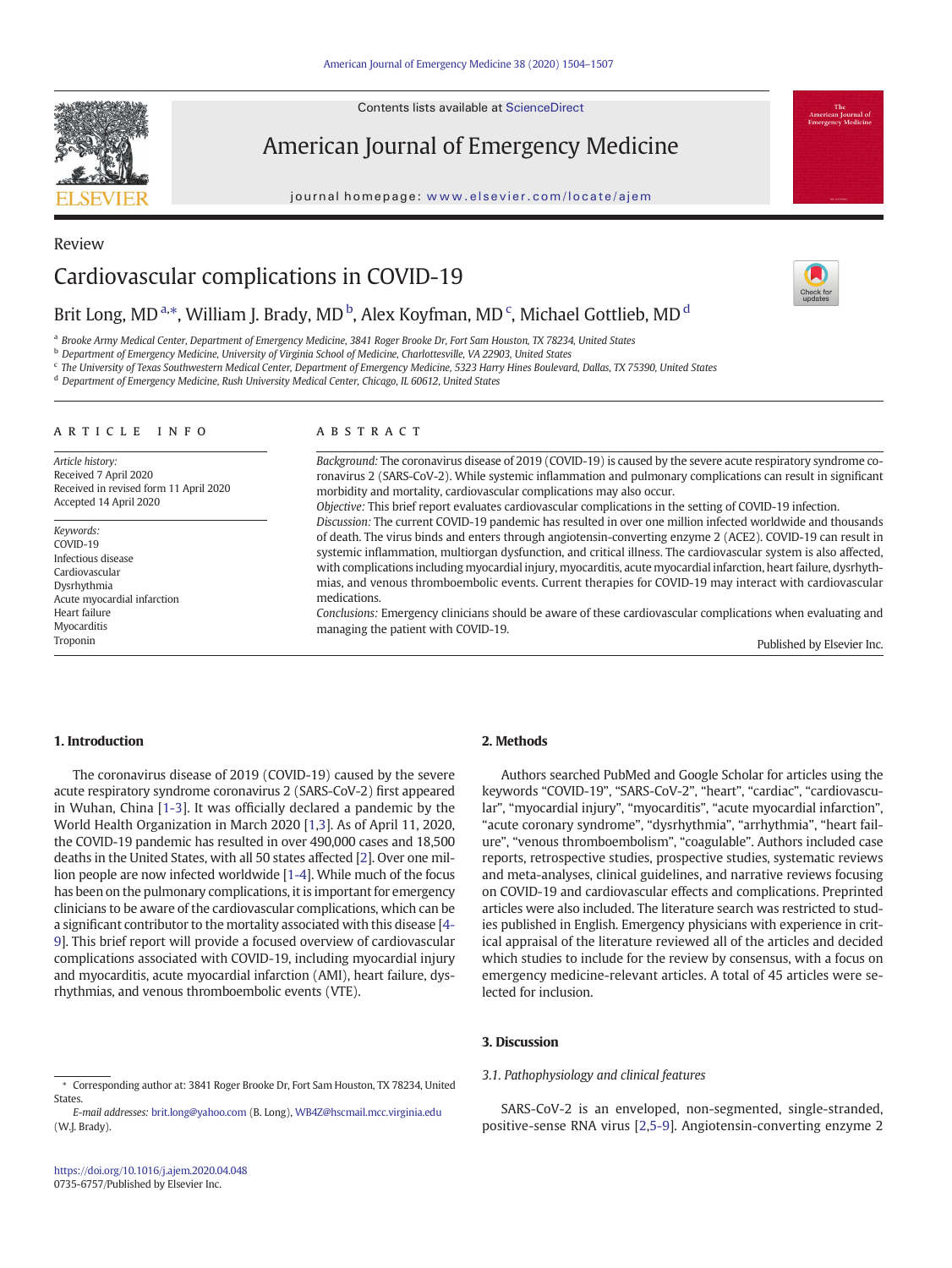(ACE2) is a protein found on the surface of lung alveolar epithelial cells and enterocytes of the small intestine, which has been proposed as the entry site for SARS-CoV-2 [\[10](#page-3-0)]. ACE2 breaks down angiotensin II, a proinflammatory factor in the lung. Inhibition of ACE2 may be another factor in lung injury, as well as the cause of the systemic inflammation with cytokine release that can result in acute respiratory distress syndrome (ARDS) and multiorgan dysfunction [[11-13\]](#page-3-0). Disruption in immune system regulation, increased metabolic demand, and procoagulant activity likely account for some of the increased risk of adverse outcomes in those with COVID-19-related cardiovascular disease (CVD) [[8,9,14\]](#page-3-0). Specifically, systemic inflammation can destabilize vascular plaques, while the viral illness increases cytokine activity, increasing cardiac demand, similar to influenza [\[15,16](#page-3-0)]. Recent research, however, has suggested that the virus may also cause direct damage to the heart utilizing ACE2 receptors located within cardiac tissue [[17](#page-3-0)].

The prevalence of CVD in COVID-19 patients is unclear, but preexisting CVD may be associated with a more severe COVID-19 infection [\[4-6,18,19](#page-3-0)]. A meta-analysis of 1527 patients with COVID-19 found that the prevalence of hypertension was 17.1% and cardiac disease was 16.4%, and that these patients were more likely to require critical care [\[18](#page-3-0)]. Another study of 44,672 patients with COVID-19 found that a history of CVD was associated with a nearly five-fold increase in the case fatality rate when compared with patients without CVD (10.5% vs. 2.3%) [[5](#page-3-0)]. Other studies suggest similar findings with increased risk of mortality in patients with prior CVD [[5-9,19](#page-3-0)].

Severe or critical cases account for less than 20% of patients with COVID-19 [[5-9](#page-3-0),[19-23](#page-3-0)]. Patients with critical illness may present with pneumonia, ARDS, multiorgan dysfunction, and hemodynamic instability, as well as several cardiovascular complications [\[5-9](#page-3-0),[19-23\]](#page-3-0). Cardiogenic shock is the most severe cardiac complication and may occur in those with critical illness [\[5-9,19\]](#page-3-0). Fig. 1 summarizes the relationship between COVID-19 and cardiac complications.

#### 3.2. Cardiovascular complications associated with COVID-19 infection

# 3.2.1. Myocardial injury and myocarditis

Prior viral illnesses, including Middle East respiratory syndrome coronavirus (MERS-CoV), have been associated with myocardial injury and myocarditis with troponin elevation, thought to be due to increased cardiac physiologic stress, hypoxia, or direct myocardial injury [[4,24-](#page-3-0) [33](#page-3-0)]. One of the first reports of myocardial injury associated with SARS-CoV-2 was a study of 41 patients diagnosed with COVID-19 in Wuhan, China, wherein 5 patients (12%) had a high-sensitivity troponin I above the threshold of 28 pg/mL [[7](#page-3-0)]. Subsequent studies have found that myocardial injury with an elevated troponin level may occur in 7–17% of patients hospitalized with COVID-19 and 22–31% of those admitted to the intensive care unit (ICU) [\[7-9](#page-3-0)]. Myocarditis has also been identified with high viral loads and mononuclear infiltrates identified on autopsy of some patients with COVID-19 [\[26-28\]](#page-3-0). In fact, one study suggested that up to 7% of COVID-19 related deaths were due to myocarditis [\[6\]](#page-3-0).

Acute myocarditis presents across a variable range of clinical severity and is a significant diagnostic challenge in the COVID-19 era. Patients with COVID-19 can present with chest pain, dyspnea, dysrhythmia, and acute left ventricular dysfunction [\[5-9](#page-3-0)]. In patients with myocarditis and myocardial injury, serum troponin values will be abnormal. The electrocardiogram (ECG) can demonstrate a range of findings, in some cases mimicking acute coronary syndrome (ACS). The ECG abnormalities result from myocardial inflammation and include non-specific ST segment-T wave abnormalities, T wave inversion, and PR segment and ST segment deviations (depression and elevation). Echocardiography and consultation with cardiology, if either are available, is encouraged, as differentiating myocarditis and ACS is difficult. Echocardiographic evaluation is more likely to demonstrate a focal wall motion abnormality with active, significant ACS while severe forms of COVID-19-related myocarditis will show either no wall motion defects or global wall motion dysfunction [\[4,32](#page-3-0)]. ECG and echocardiographic abnormalities in the setting of COVID-19 are markers of illness severity and are correlated with worse outcomes [\[4,29,30\]](#page-3-0). Moreover, troponin elevations in patients with COVID-19 infection have been directly associated with an increased risk of adverse outcome in those patients with severe infection, including mortality [[25,29](#page-3-0),[30\]](#page-3-0).

#### 3.2.2. Acute myocardial infarction

Severe systemic inflammation increases the risk of atherosclerotic plaque disruption and AMI [\[15,30-33\]](#page-3-0). A 2018 study found that influenza and other select viral illnesses were associated with an increased risk of AMI within the first 7 days of disease diagnosis, with an incidence ratio of 6.1 for influenza and 2.8 for other viruses [\[15\]](#page-3-0). Another study of patients hospitalized for community-acquired pneumonia found an increased risk of active CVD that remained present for several years after hospitalization [[31\]](#page-3-0). Due to extensive inflammation and hypercoagulability, the risk of AMI is likely present in patients with COVID-19 [\[4,32](#page-3-0)].



Fig. 1. COVID-19 and the cardiovascular system.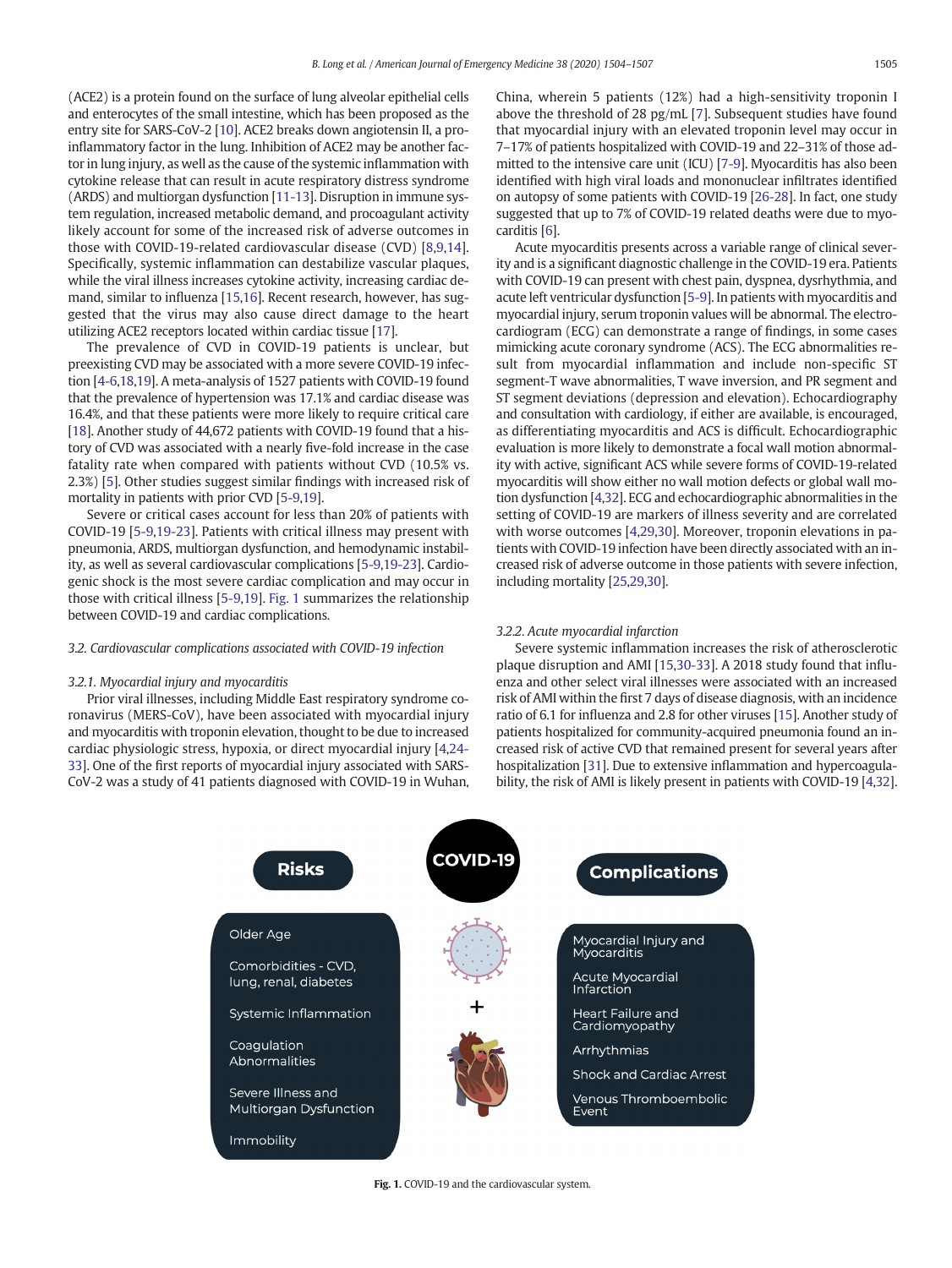The treatment of AMI is controversial in COVID-19 patients. In patients diagnosed with an ST elevation myocardial infarction (STEMI) and COVID-19, the American College of Cardiology (ACC) states that while fibrinolysis may be considered in those with "low risk STEMI", defined by inferior STEMI with no right ventricular involvement or lateral AMI without hemodynamic compromise, percutaneous coronary intervention (PCI) is more commonly performed at most institutions and remains the treatment of choice [[32\]](#page-3-0). If PCI is pursued, staff should don appropriate personal protective equipment (PPE), and a full decontamination of the catheterization laboratory should be performed following the procedure. For suspected COVID-19 in the setting of NSTEMI, diagnostic testing prior to catheterization is recommended; the ACC note that, in properly selected patients with confirmed COVID-19, conservative therapy may be sufficient. Patients who are hemodynamically unstable in the setting of NSTEMI should be managed similarly to those with STEMI [\[32](#page-3-0)].

#### 3.2.3. Acute heart failure and cardiomyopathy

Acute heart failure can be the primary presenting manifestation of COVID-19 infection. One study found that acute heart failure may be present in 23% of patients in their initial presentation for COVID-19, with cardiomyopathy occurring in 33% of patients [\[8\]](#page-3-0). Another study found that heart failure was present in 24% of patients and was associated with an increased risk of mortality [\[33](#page-3-0)]. Among those with heart failure, nearly half did not have a known history of hypertension or CVD [\[33\]](#page-3-0). It is currently unknown if heart failure is due to new cardiomyopathy versus an exacerbation of previously undiagnosed heart failure [[34\]](#page-3-0). It is important to be conscious of this potential cardiac dysfunction when administering intravenous fluids and avoid overaggressive fluid replacement. Importantly, right heart failure may also occur, particularly among those with ARDS and acute lung injury [\[4,19](#page-3-0)].

### 3.2.4. Dysrhythmias

Palpitations may be a presenting symptom in over 7% of patients with COVID-19 [\[26](#page-3-0)]. A range of dysrhythmias have been encountered in patients with COVID-19 infection. Most frequently, sinus tachycardia is seen in such patients, resulting from multiple, simultaneous causes (hypoperfusion, fever, hypoxia, anxiety, etc) [\[4\]](#page-3-0). One study found that dysrhythmias were present in 17% of hospitalized and 44% of ICU patients with COVID-19 [[9](#page-3-0)]. Dysrhythmias may occur in the setting of viral illness due to hypoxia, inflammatory stress, and abnormal metabolism [[4](#page-3-0)]. If dysrhythmias are associated with an elevation in serum troponin, the clinician should consider myocardial injury, acute myocarditis, and ACS in the differential diagnosis [\[4\]](#page-3-0).

# 3.2.5. Venous thromboembolic event

Patients with COVID-19 are also at an increased risk of VTEs [[35,36](#page-3-0)]. Systemic inflammation, abnormal coagulation status, multiorgan dysfunction, and critical illness are all potential contributing factors to the increased risk of VTE [\[7,8,35-38\]](#page-3-0). Studies suggest significant coagulation pathway abnormalities in patients with COVID-19, including elevated D-dimer [\[7,8,35-38\]](#page-3-0). One study of 25 patients with COVID-19 pneumonia found that an elevated D-dimer was present in all patients with a median of 6.06 micrograms/ml, with 10 patients having a pulmonary embolism (PE) diagnosed on computed tomography pulmonary angiography (CTPA) [\[37](#page-3-0)]. Patients with confirmed PE on CTPA demonstrated a median D-dimer level of 11.07 micrograms/ml [[37\]](#page-3-0). D-dimer levels greater than 1 μg/mL were associated with an increased risk of death during hospitalization (odds ratio 18.4) in COVID-19-infected patients [\[8\]](#page-3-0). One study suggests anticoagulation, mainly with low molecular weight heparin, may be associated with reduced mortality in severe COVID-19 infections or those with D-dimer greater than six times the upper limit of normal [\[39](#page-3-0)].

#### 3.2.6. Medication interactions

Many of the newly studied medications interact extensively with other cardiovascular drugs, including antihypertensives, antiarrhythmics, anticoagulants, antiplatelets, and statins [\[4](#page-3-0)]. Current medications under study include antivirals (e.g., remdesivir, ribavirin, lopinavir/ritonavir, favipiravir), antimalarials (e.g., chloroquine, hydroxychloroquine), azithromycin, corticosteroids, and biologics (tocilizumab) [\[4,40-42\]](#page-3-0). Lopinavir/ritonavir may cause QT and PR prolongation, particularly in those with baseline QT prolongation or in those taking medications that may cause QT prolongation [[43\]](#page-3-0). These medications can also affect anticoagulant medications, antiplatelet agents, and statins [\[43\]](#page-3-0). Chloroquine and hydroxychloroquine affect the intracellular pH, which can result in electrolyte abnormalities, cardiotoxicity, and prolonged QT intervals; they may also interact with antiarrhythmic agents [[44,45](#page-3-0)]. Methylprednisolone can cause electrolyte derangements, fluid retention, and hypertension [[28\]](#page-3-0). A summary of the mechanism of action and effect of these medications is located in Table 1.

# 4. Limitations

The current literature evaluating cardiovascular complications and effects associated with COVID-19 suffers from several limitations, including significant heterogeneity in patient selection, outcomes, comparators, and study design, as well as low numbers of included patients and high risk of bias. With the current pandemic, a significant amount of literature is published in preprint form, prior to completion

#### Table 1

Medications and the cardiovascular system [\[4\]](#page-3-0).

| Medication                            | Mechanism                                                                | Cardiovascular effects and<br>medication interactions                                                                                                                                                                                |
|---------------------------------------|--------------------------------------------------------------------------|--------------------------------------------------------------------------------------------------------------------------------------------------------------------------------------------------------------------------------------|
| Remdesivir                            | Nucleotide-analog<br>inhibitor of RNA<br>polymerases                     | - May cause hypotension,<br>arrhythmias                                                                                                                                                                                              |
| Ribavirin                             | Inhibits RNA and<br>DNA virus replication                                | - Interacts with anticoagulants<br>- May cause severe hemolytic<br>anemia                                                                                                                                                            |
| Lopinavir/Ritonavir                   | Lopinavir inhibits<br>protease<br>Ritonavir inhibits<br>CYP3A metabolism | - Interacts with anticoagulants,<br>antiplatelets, statins,<br>antiarrhythmics<br>- May result in prolonged QTc, AV<br>blocks, Torsades de pointes                                                                                   |
| Favipiravir                           | <b>Inhibits</b><br>RNA-dependent RNA<br>polymerases                      | - Interacts with anticoagulants,<br>statins, antiarrhythmics<br>- May cause severe hemolytic<br>anemia                                                                                                                               |
| Chloroquine and<br>Hydroxychloroquine | Changes<br>endosomal/organelle<br>pH                                     | - Interacts with antiarrhythmics<br>- May cause direct myocardial<br>toxicity; worsen<br>cardiomyopathy; alter cardiac<br>conduction: result in bundle<br>branch block. AV block.<br>ventricular arrhythmias, Torsades<br>de pointes |
| Azithromycin                          | Interferes with<br>protein synthesis,<br>binds to 50s<br>ribosome        | - Interacts with anticoagulants,<br>statins, antiarrhythmics, other QT<br>prolonging agents<br>- May result in dysrhythmias,<br>prolonged QTc, Torsades de<br>pointes                                                                |
| Interferon                            | Immune system<br>activation                                              | - May cause direct myocardial<br>toxicity; worsen<br>cardiomyopathy; alter cardiac<br>conduction; cause hypotension or<br>cardiac ischemia                                                                                           |
| Methylprednisolone                    | Reduces<br>inflammation                                                  | - Interacts with anticoagulants<br>- May cause fluid retention,<br>hypertension, electrolyte changes                                                                                                                                 |
| Tocilizumab                           | Inhibits II-6                                                            | - May increase medication<br>metabolism such as statins<br>- May cause hypertension                                                                                                                                                  |